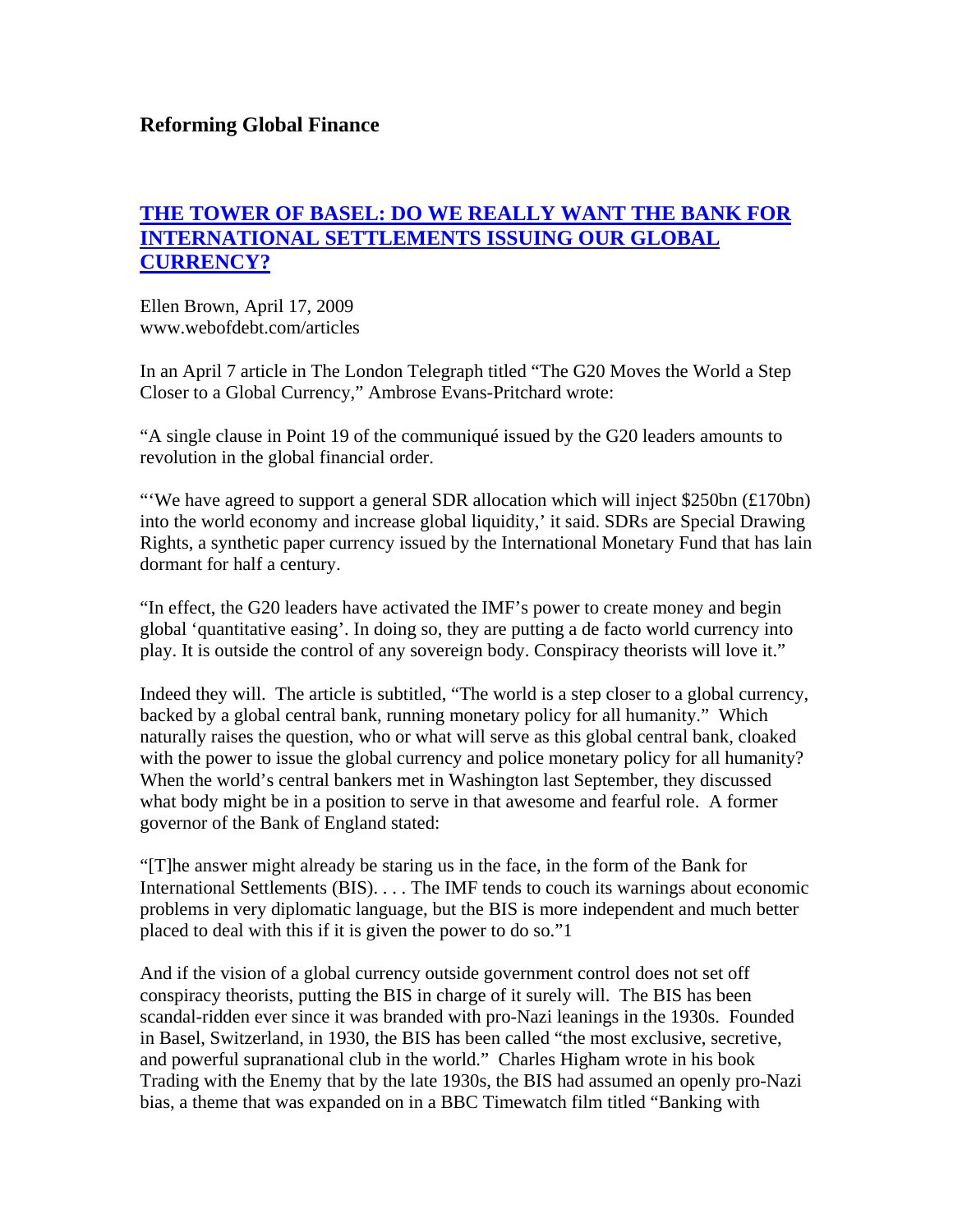Hitler" broadcast in 1998.2 In 1944, the American government backed a resolution at the Bretton-Woods Conference calling for the liquidation of the BIS, following Czech accusations that it was laundering gold stolen by the Nazis from occupied Europe; but the central bankers succeeded in quietly snuffing out the American resolution.3

In Tragedy and Hope: A History of the World in Our Time (1966), Dr. Carroll Quigley revealed the key role played in global finance by the BIS behind the scenes. Dr. Quigley was Professor of History at Georgetown University, where he was President Bill Clinton's mentor. He was also an insider, groomed by the powerful clique he called "the international bankers." His credibility is heightened by the fact that he actually espoused their goals. He wrote:

"I know of the operations of this network because I have studied it for twenty years and was permitted for two years, in the early 1960's, to examine its papers and secret records. I have no aversion to it or to most of its aims and have, for much of my life, been close to it and to many of its instruments. . . . [I]n general my chief difference of opinion is that it wishes to remain unknown, and I believe its role in history is significant enough to be known."

Quigley wrote of this international banking network:

"[T]he powers of financial capitalism had another far-reaching aim, nothing less than to create a world system of financial control in private hands able to dominate the political system of each country and the economy of the world as a whole. This system was to be controlled in a feudalist fashion by the central banks of the world acting in concert, by secret agreements arrived at in frequent private meetings and conferences. The apex of the system was to be the Bank for International Settlements in Basel, Switzerland, a private bank owned and controlled by the world's central banks which were themselves private corporations."

The key to their success, said Quigley, was that the international bankers would control and manipulate the money system of a nation while letting it appear to be controlled by the government. The statement echoed one made in the eighteenth century by the patriarch of what would become the most powerful banking dynasty in the world. Mayer Amschel Bauer Rothschild famously said in 1791:

"Allow me to issue and control a nation's currency, and I care not who makes its laws."

Mayer's five sons were sent to the major capitals of Europe – London, Paris, Vienna, Berlin and Naples – with the mission of establishing a banking system that would be outside government control. The economic and political systems of nations would be controlled not by citizens but by bankers, for the benefit of bankers. Eventually, a privately-owned "central bank" was established in nearly every country; and this central banking system has now gained control over the economies of the world. Central banks have the authority to print money in their respective countries, and it is from these banks that governments must borrow money to pay their debts and fund their operations. The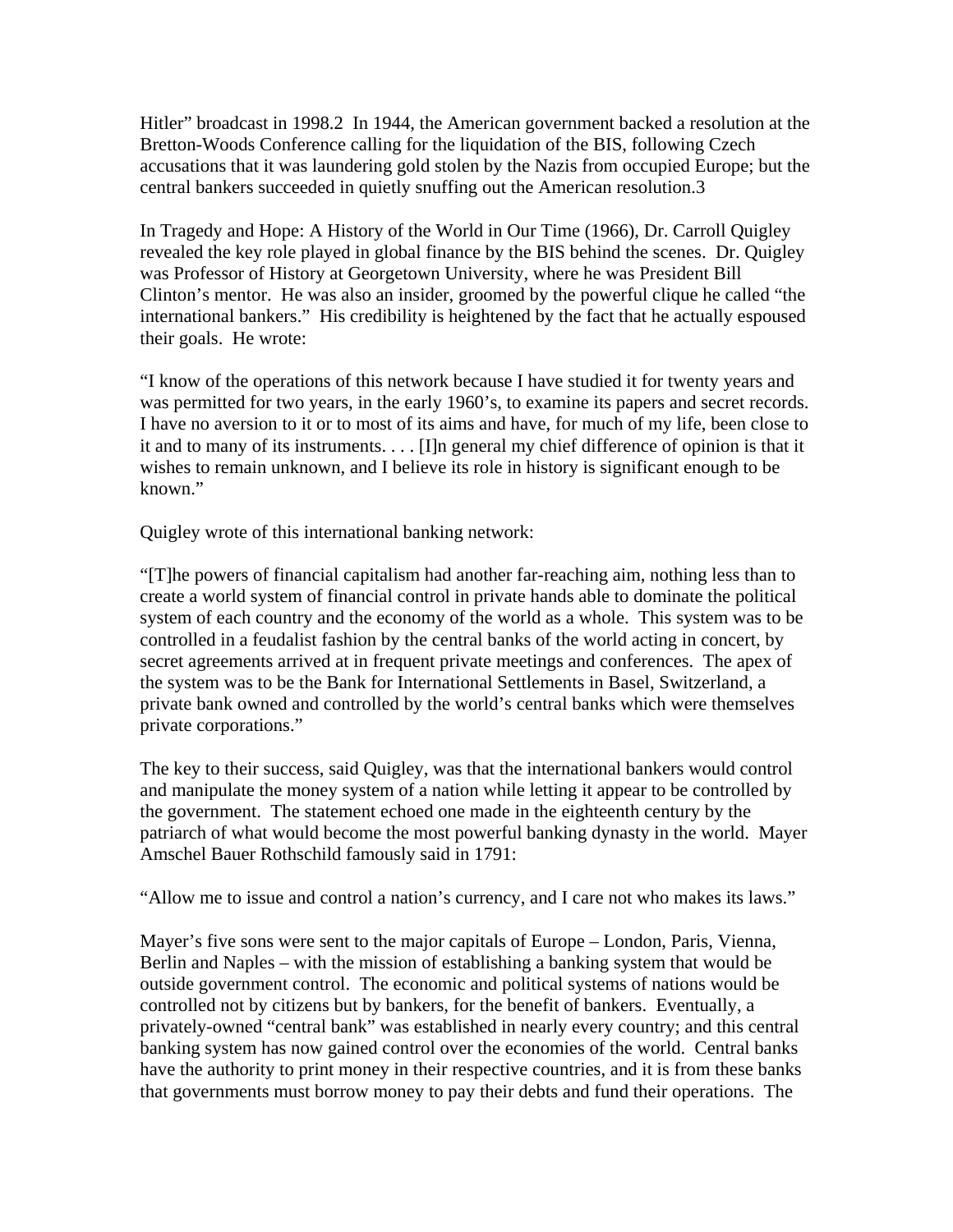result is a global economy in which not only industry but government itself runs on "credit" (or debt) created by a banking monopoly headed by a network of private central banks; and at the top of this network is the BIS, the "central bank of central banks" in Basel.

Behind the Curtain

For many years the BIS kept a very low profile, operating behind the scenes in an abandoned hotel. It was here that decisions were reached to devalue or defend currencies, fix the price of gold, regulate offshore banking, and raise or lower short-term interest rates. In 1977, however, the BIS gave up its anonymity in exchange for more efficient headquarters. The new building has been described as "an eighteen story-high circular skyscraper that rises above the medieval city like some misplaced nuclear reactor." It quickly became known as the "Tower of Basel." Today the BIS has governmental immunity, pays no taxes, and has its own private police force.4 It is, as Mayer Rothschild envisioned, above the law.

The BIS is now composed of 55 member nations, but the club that meets regularly in Basel is a much smaller group; and even within it, there is a hierarchy. In a 1983 article in Harper's Magazine called "Ruling the World of Money," Edward Jay Epstein wrote that where the real business gets done is in "a sort of inner club made up of the half dozen or so powerful central bankers who find themselves more or less in the same monetary boat" – those from Germany, the United States, Switzerland, Italy, Japan and England. Epstein said:

"The prime value, which also seems to demarcate the inner club from the rest of the BIS members, is the firm belief that central banks should act independently of their home governments. . . . A second and closely related belief of the inner club is that politicians should not be trusted to decide the fate of the international monetary system."

In 1974, the Basel Committee on Banking Supervision was created by the central bank Governors of the Group of Ten nations (now expanded to twenty). The BIS provides the twelve-member Secretariat for the Committee. The Committee, in turn, sets the rules for banking globally, including capital requirements and reserve controls. In a 2003 article titled "The Bank for International Settlements Calls for Global Currency," Joan Veon wrote:

"The BIS is where all of the world's central banks meet to analyze the global economy and determine what course of action they will take next to put more money in their pockets, since they control the amount of money in circulation and how much interest they are going to charge governments and banks for borrowing from them. . . .

"When you understand that the BIS pulls the strings of the world's monetary system, you then understand that they have the ability to create a financial boom or bust in a country. If that country is not doing what the money lenders want, then all they have to do is sell its currency."5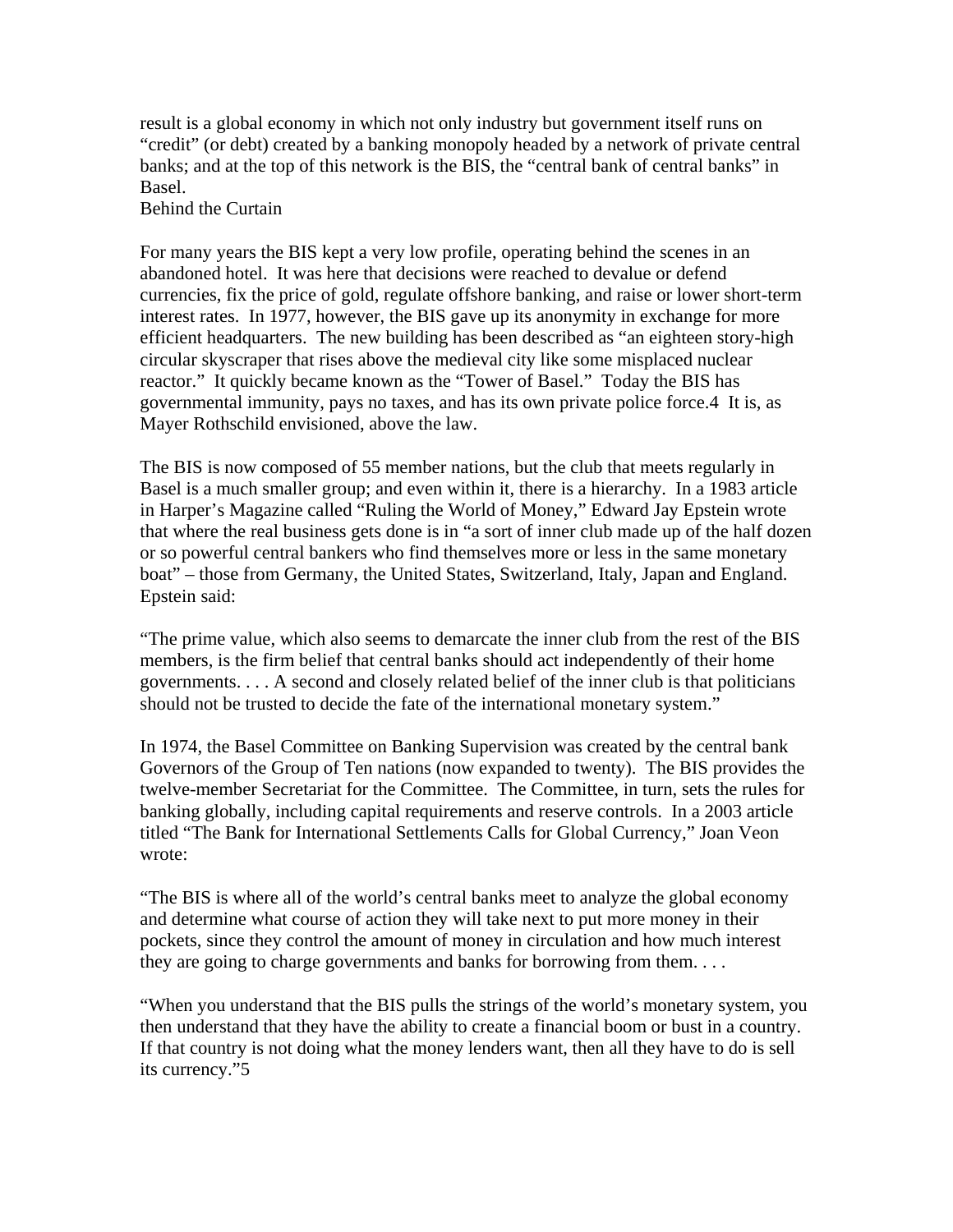## The Controversial Basel Accords

The power of the BIS to make or break economies was demonstrated in 1988, when it issued a Basel Accord raising bank capital requirements from 6% to 8%. By then, Japan had emerged as the world's largest creditor; but Japan's banks were less well capitalized than other major international banks. Raising the capital requirement forced them to cut back on lending, creating a recession in Japan like that suffered in the U.S. today. Property prices fell and loans went into default as the security for them shriveled up. A downward spiral followed, ending with the total bankruptcy of the banks. The banks had to be nationalized, although that word was not used in order to avoid criticism.6

Among other collateral damage produced by the Basel Accords was a spate of suicides among Indian farmers unable to get loans. The BIS capital adequacy standards required loans to private borrowers to be "risk-weighted," with the degree of risk determined by private rating agencies; and farmers and small business owners could not afford the agencies' fees. Banks therefore assigned 100 percent risk to the loans, and then resisted extending credit to these "high-risk" borrowers because more capital was required to cover the loans. When the conscience of the nation was aroused by the Indian suicides, the government, lamenting the neglect of farmers by commercial banks, established a policy of ending the "financial exclusion" of the weak; but this step had little real effect on lending practices, due largely to the strictures imposed by the BIS from abroad.7

Similar complaints have come from Korea. An article in the December 12, 2008 Korea Times titled "BIS Calls Trigger Vicious Cycle" described how Korean entrepreneurs with good collateral cannot get operational loans from Korean banks, at a time when the economic downturn requires increased investment and easier credit:

"'The Bank of Korea has provided more than 35 trillion won to banks since September when the global financial crisis went full throttle,' said a Seoul analyst, who declined to be named. 'But the effect is not seen at all with the banks keeping the liquidity in their safes. They simply don't lend and one of the biggest reasons is to keep the BIS ratio high enough to survive,' he said. . . .

"Chang Ha-joon, an economics professor at Cambridge University, concurs with the analyst. 'What banks do for their own interests, or to improve the BIS ratio, is against the interests of the whole society. This is a bad idea,' Chang said in a recent telephone interview with Korea Times."

In a May 2002 article in The Asia Times titled "Global Economy: The BIS vs. National Banks," economist Henry C K Liu observed that the Basel Accords have forced national banking systems "to march to the same tune, designed to serve the needs of highly sophisticated global financial markets, regardless of the developmental needs of their national economies." He wrote:

"[N]ational banking systems are suddenly thrown into the rigid arms of the Basel Capital Accord sponsored by the Bank of International Settlement (BIS), or to face the penalty of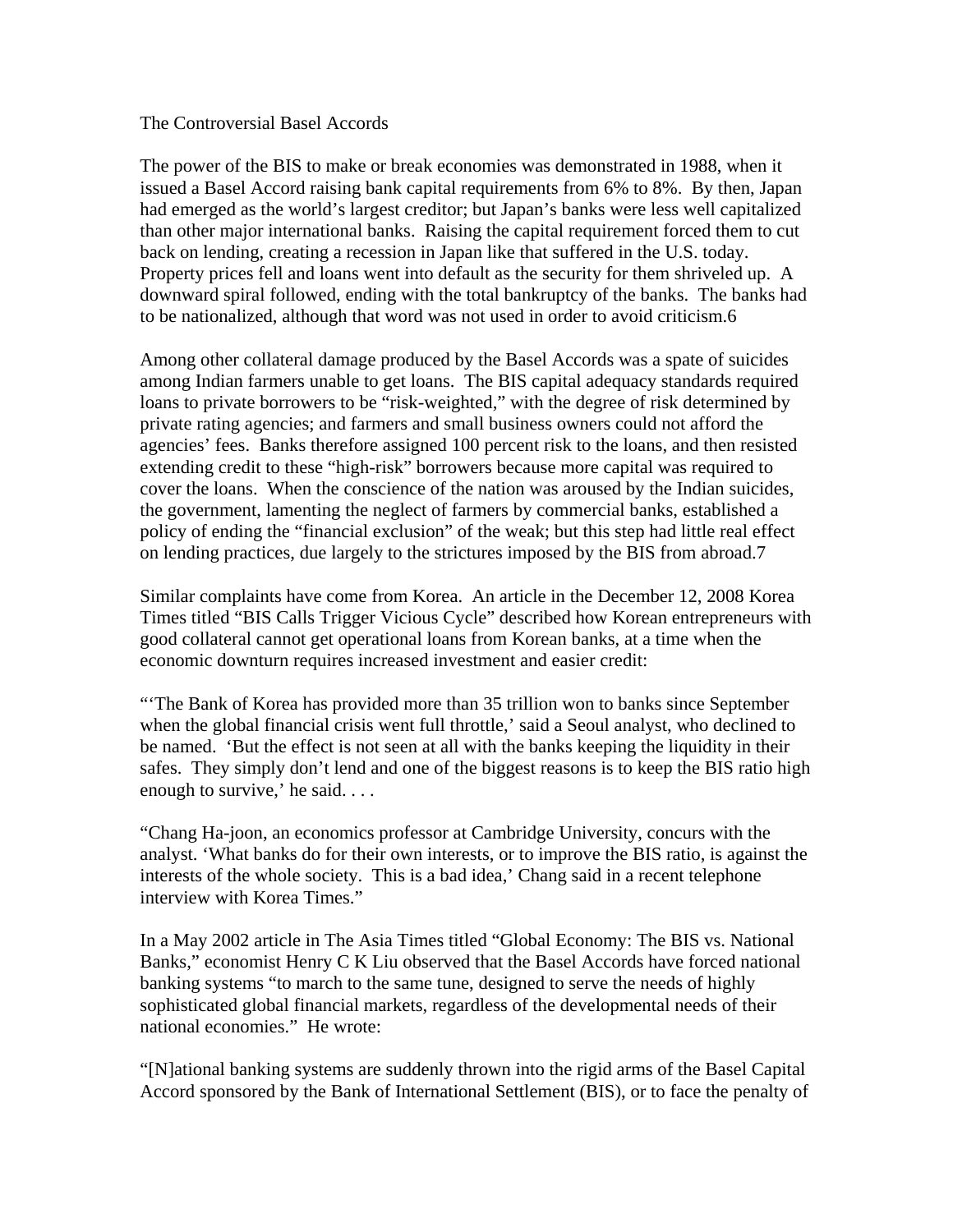usurious risk premium in securing international interbank loans. . . . National policies suddenly are subjected to profit incentives of private financial institutions, all members of a hierarchical system controlled and directed from the money center banks in New York. The result is to force national banking systems to privatize . . . .

"BIS regulations serve only the single purpose of strengthening the international private banking system, even at the peril of national economies. . . . The IMF and the international banks regulated by the BIS are a team: the international banks lend recklessly to borrowers in emerging economies to create a foreign currency debt crisis, the IMF arrives as a carrier of monetary virus in the name of sound monetary policy, then the international banks come as vulture investors in the name of financial rescue to acquire national banks deemed capital inadequate and insolvent by the BIS."

Ironically, noted Liu, developing countries with their own natural resources did not actually need the foreign investment that trapped them in debt to outsiders:

"Applying the State Theory of Money [which assumes that a sovereign nation has the power to issue its own money], any government can fund with its own currency all its domestic developmental needs to maintain full employment without inflation."

When governments fall into the trap of accepting loans in foreign currencies, however, they become "debtor nations" subject to IMF and BIS regulation. They are forced to divert their production to exports, just to earn the foreign currency necessary to pay the interest on their loans. National banks deemed "capital inadequate" have to deal with strictures comparable to the "conditionalities" imposed by the IMF on debtor nations: "escalating capital requirement, loan writeoffs and liquidation, and restructuring through selloffs, layoffs, downsizing, cost-cutting and freeze on capital spending." Liu wrote:

"Reversing the logic that a sound banking system should lead to full employment and developmental growth, BIS regulations demand high unemployment and developmental degradation in national economies as the fair price for a sound global private banking system."

## The Last Domino to Fall

While banks in developing nations were being penalized for falling short of the BIS capital requirements, large international banks managed to escape the rules, although they actually carried enormous risk because of their derivative exposure. The mega-banks succeeded in avoiding the Basel rules by separating the "risk" of default out from the loans and selling it off to investors, using a form of derivative known as "credit default swaps."

However, it was not in the game plan that U.S. banks should escape the BIS net. When they managed to sidestep the first Basel Accord, a second set of rules was imposed known as Basel II. The new rules were established in 2004, but they were not levied on U.S. banks until November 2007, the month after the Dow passed 14,000 to reach its all